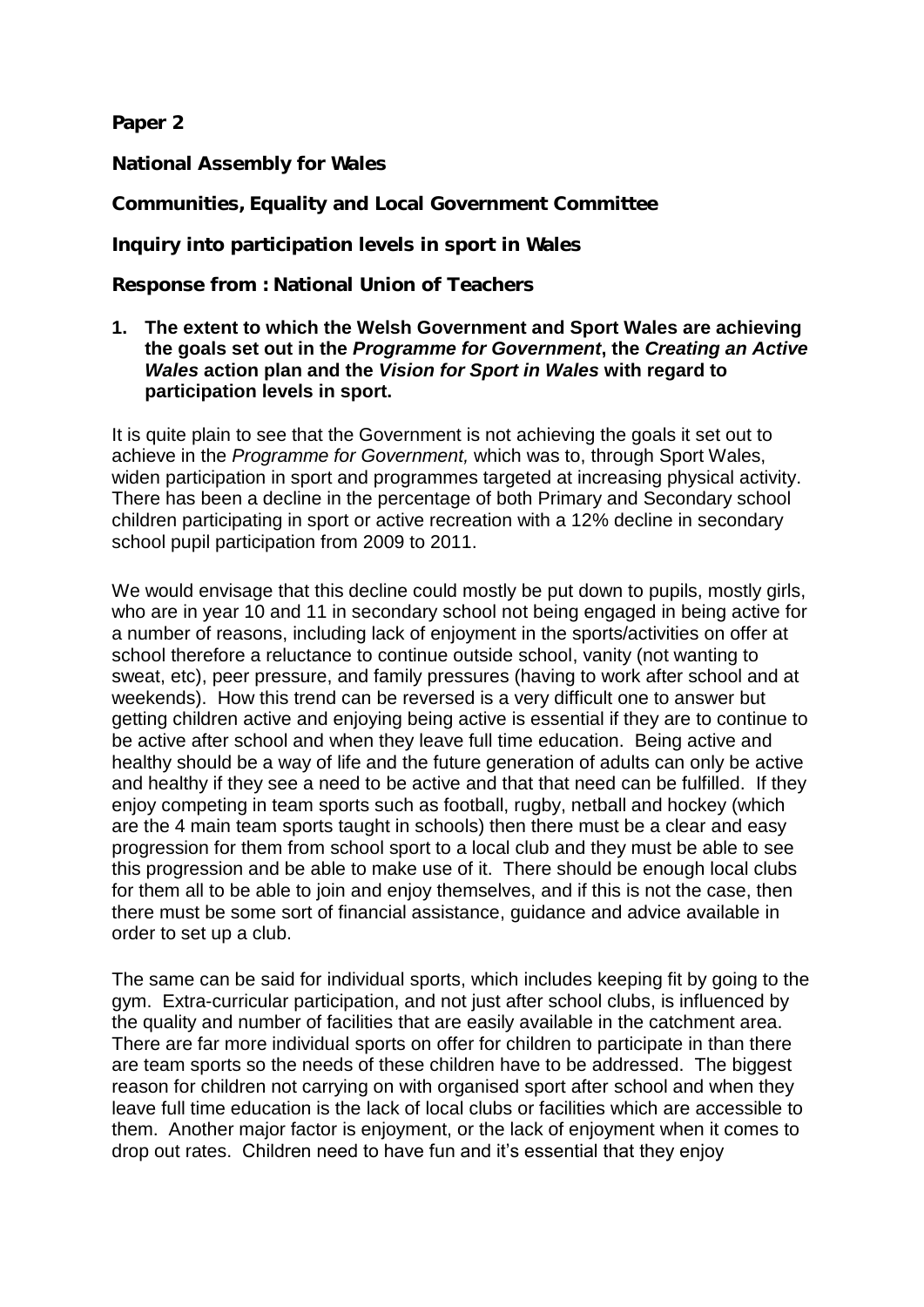themselves when being active and choose an activity which they enjoy and get a real benefit in its participation.

Whilst the overall participation figures in primary schools is relatively positive at 78%, it would be interesting to see the geography of those surveyed in order to compare those children who live in the major towns and cities, where there are more clubs and access to facilities is better, to those that live in the rural communities of Wales, where there are fewer clubs and a reduced number of good quality facilities. It's disappointing to see that the number of children under 16 making use of the free swimming has dropped considerably since 2008/09. Part of the problem could be that quite a few swimming pools have been closed down during this period but what also must be taken into consideration is the age and gender of those who don't take advantage of the offer. It's very possible that the same group of children, girls in years 10 and 11 in secondary school, are the ones not engaging with the offer possibly due to reason such as lack of enjoyment of swimming, not being able to swim, vanity, lack of self-esteem (body consciousness) and family pressures (having to work after school and at weekends).

Focusing on increasing the number participating in structured sporting activities provided in school holidays and at weekends is good but, according to the 2011/12 figures there has been a decline in both free swims and the number participating in structured sporting activities since 2010/11. We need to know how that is progressing in 2012/13 to see if the trend is continuing and need to address it if it is.

### **Sport Wales' Community Strategy**

The content of Sport Wales' Community Sport Strategy is very encouraging and if the priorities are met then it will have been a resounding success. However, there are two things which are a cause for concern.

Firstly, under the 'Quality Education' priority it is expected that Sport Wales will 'work closely with the education sector to ensure head teachers and governors value the importance of PE' but two of its success criteria, namely 'delivery of 2 hours of high quality PE to every young person each week' and 'every teacher trained to deliver high quality PE' are worrying. The reason they are worrying is because in the vast majority of secondary schools in Wales, pupils in Key Stage 4 receive only 1 hour of timetabled PE a week unless they choose PE as a GCSE subject. This is worrying as this is the age where, as Sport Wales' research shows, pupils get disengaged with sport. Therefore, Sport Wales and the Welsh Government should ensure that these pupils in Key Stage 4 get a minimum of 2 hours timetabled PE every week and not the 1 hour that the vast majority currently get. Also, the Welsh Government needs to ensure that all PE teachers, regardless of age and experience, have access to vital training in order that they can deliver the high quality PE that Sport Wales wants. This means that an element of funding is required in order to cover any costs (course fees, supply teachers, etc) that schools will incur in ensuring they get the training.

Secondly, the message from the Minister for Housing, Regeneration and Heritage, Huw Lewis AM, says that the Welsh Government will 'continue to support our current and future talented athletes to bring success that we can celebrate together'. He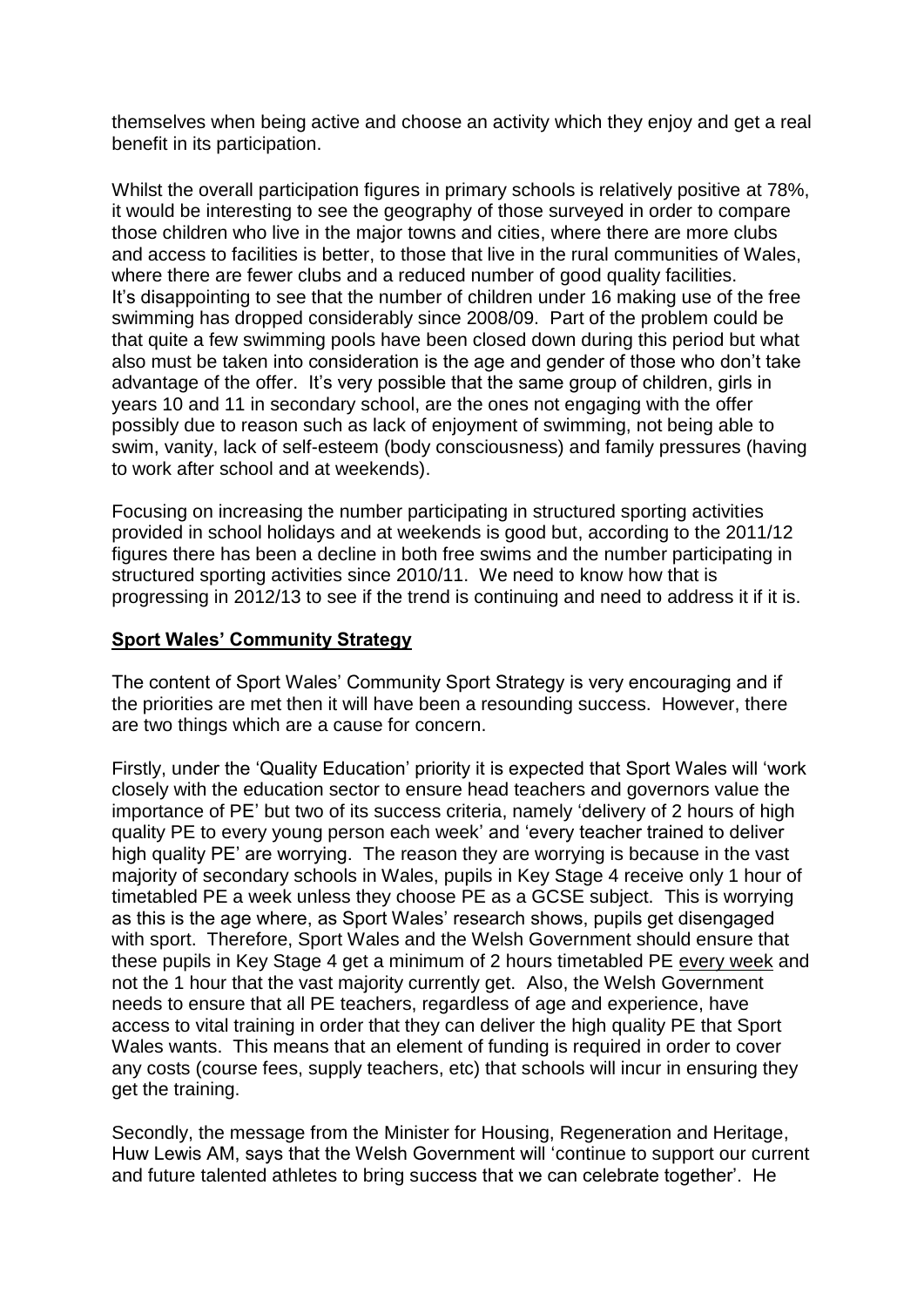therefore needs to ensure that national Associations, such as the Welsh Schools Athletics Association (WSAA), are allowed to continue to nurture the athletes of the future by ensuring they are properly funded to do so. The English Schools Athletics Association national championships are shown live on sky sports, and are probably paid a handsome amount for allowing them to be shown. We're not saying this should be the case here in Wales, but the national championships and Wales' participation in the subsequent under 17 Schools International Athletic Board championships against England, Scotland and Ireland should be safeguarded by means of funding or we will lose our future Commonwealth Games and Olympic hopefuls.

Whilst lottery funding of £9m over 3 years is to be greatly welcomed, Sport Wales must decide very carefully how to spend this money and ensure that it has the maximum impact on attracting children to become active and get hooked on sport.

## **2. The availability of datasets and statistics to measure participation levels in sport, particularly those disaggregated by equality strand and socioeconomic groups.**

To the best of our knowledge the only datasets which have been made know in this inquiry are the ones Sport Wales have gathered on Primary and Secondary school children participation rates.

It would be an idea for the Welsh Government, in conjunction with Sport Wales, to research the participation rates of those included in the different equality strands and more so those children who live in the deprived areas in Wales. I'm sure that the results of such a study would be eye-opening as those families with low incomes wouldn't be able to afford to pay club membership for their children, let alone purchase the equipment necessary to participate fully in their chosen activity. It is the very same families who would usually purchase low cost, processed, unhealthy food to feed their children, which ultimately leads to an increase in children being overweight or obese. This would then lead to them being less active as they find it either embarrassing, due to low self-esteem and mental well-being problems, or find it too hard, due to being overweight or obese, to be able to participate. In a way it can be seen as a vicious circle and the ones to suffer always seem to be the low income families who live in deprived areas of Wales.

# **3. The opportunities and barriers to sports participation that exist for different groups of people, including by equality strand and socioeconomic groups.**

### **Opportunities**

Sport Wales' community Strategy is a great opportunity to increase sport participation in Wales, and if they get it right then this could have a major impact. As for specific opportunities, there is a great opportunity here to get children who come from low income families and who are living in poverty active and into sport.

### **Barriers**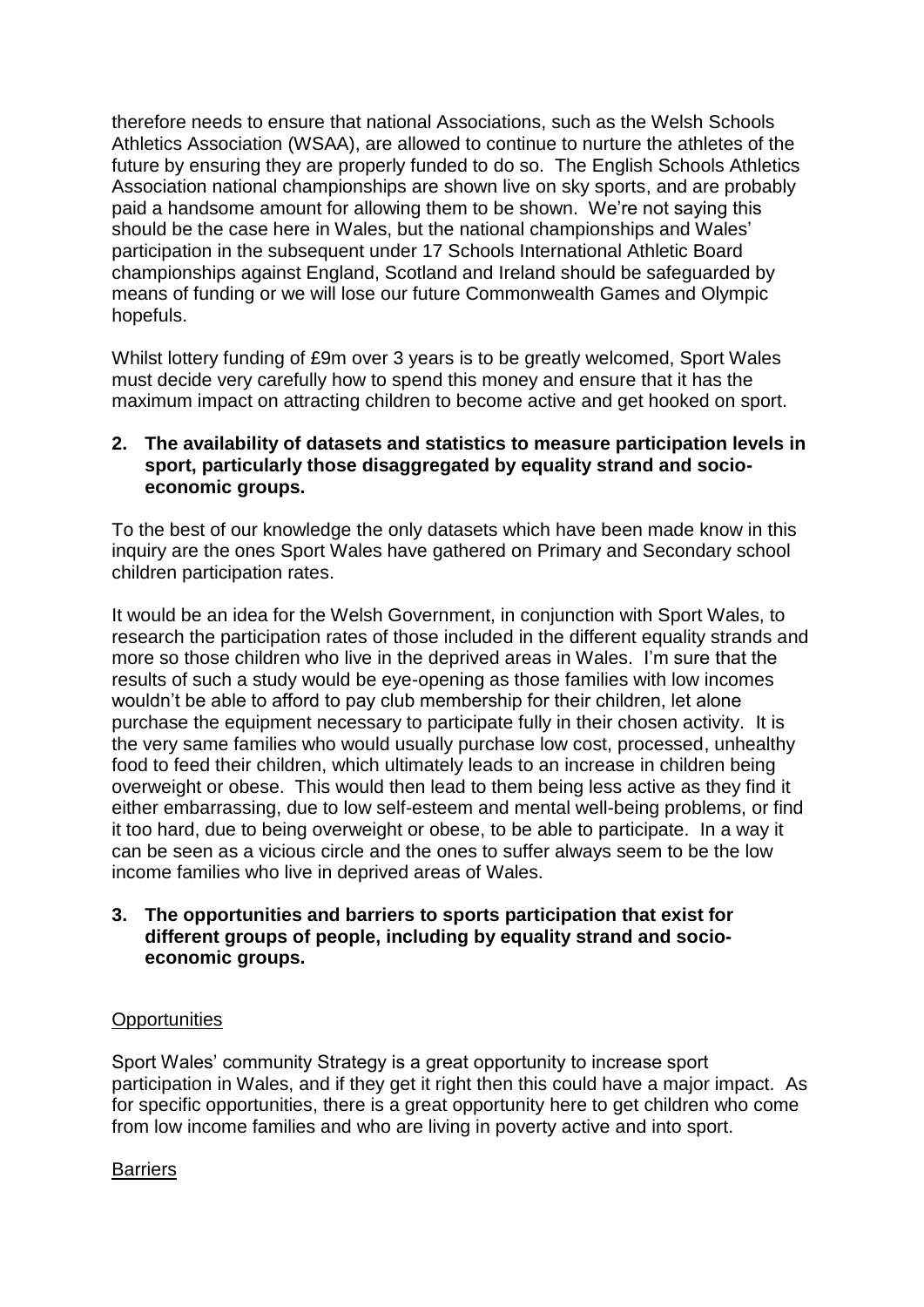As mentioned in point two above, those families with low incomes wouldn't be able to afford to pay club membership for their children, let alone purchase the equipment necessary to participate fully in their chosen activity. It is the very same families who would usually purchase low cost, processed, unhealthy food to feed their children, which ultimately leads to an increase in children being overweight or obese. This would then lead to them being less active as they find it either embarrassing, due to low self-esteem and mental well-being problems, or find it too hard, due to being overweight or obese, to be able to participate. In a way it can be seen as a vicious circle and the ones to suffer always seem to be the low income families who live in deprived areas of Wales.

Another major barrier is the lack of provision of good quality facilities in the communities in Wales. With the climate in Wales changing where we see a lot more rain and floods, every Secondary school in Wales should have access to an allweather surface. The wet weather must be a major headache to those schools who don't have this facility, especially when their playing fields (the PE teacher's classroom) are flooded and cannot be used. This facility should also be made available to the public outside school hours and at weekends where it can be hired and the money used to recoup some of the costs involved with running it. Only by meeting this need can those schools without this facility engage more children and ensure a higher standard of Physical Education in our schools. The Primary schools in the catchment area should also be able to make use of this facility when it's not being used as this will can hopefully catch them at a younger age and get them interested in sport and being active. It's not just football and hockey than this facility can be used for, but for many other activities as well.

### **4. What are the links between programmes to develop sport in Wales and other Welsh Government initiatives to increase physical activity.**

We are aware, after the inquiry into child obesity in Wales, that other Welsh Government initiatives do exist in order to increase physical activity.

### **MEND**

MEND has been in existence and going into schools since 2005 and whilst it may have had a positive impact on many children's lives, the truth of the matter is that we still have 36% of children who are overweight or obese and this figure has increased or stayed constant for a number of years now. In order to properly evaluate MEND's impact we need to know exactly what they recommend as a healthy diet, as this is the key to a child's health and well-being. They could be active 5 days a week but it wouldn't make much difference to their health if the food they ate was processed, unhealthy food (sugar and processed carbohydrates being the two main culprits). The change in dietary advice in 1983 told us all to start eating between 55-60% carbohydrates in our diet and since this change in advice obesity has rocketed in Wales and the UK. I'm sure there is a positive correlation here between the increase in obesity and the decrease in physical activity.

### **Cross cutting programmes for example leisure and sport related programmes such as Creating an Active Wales**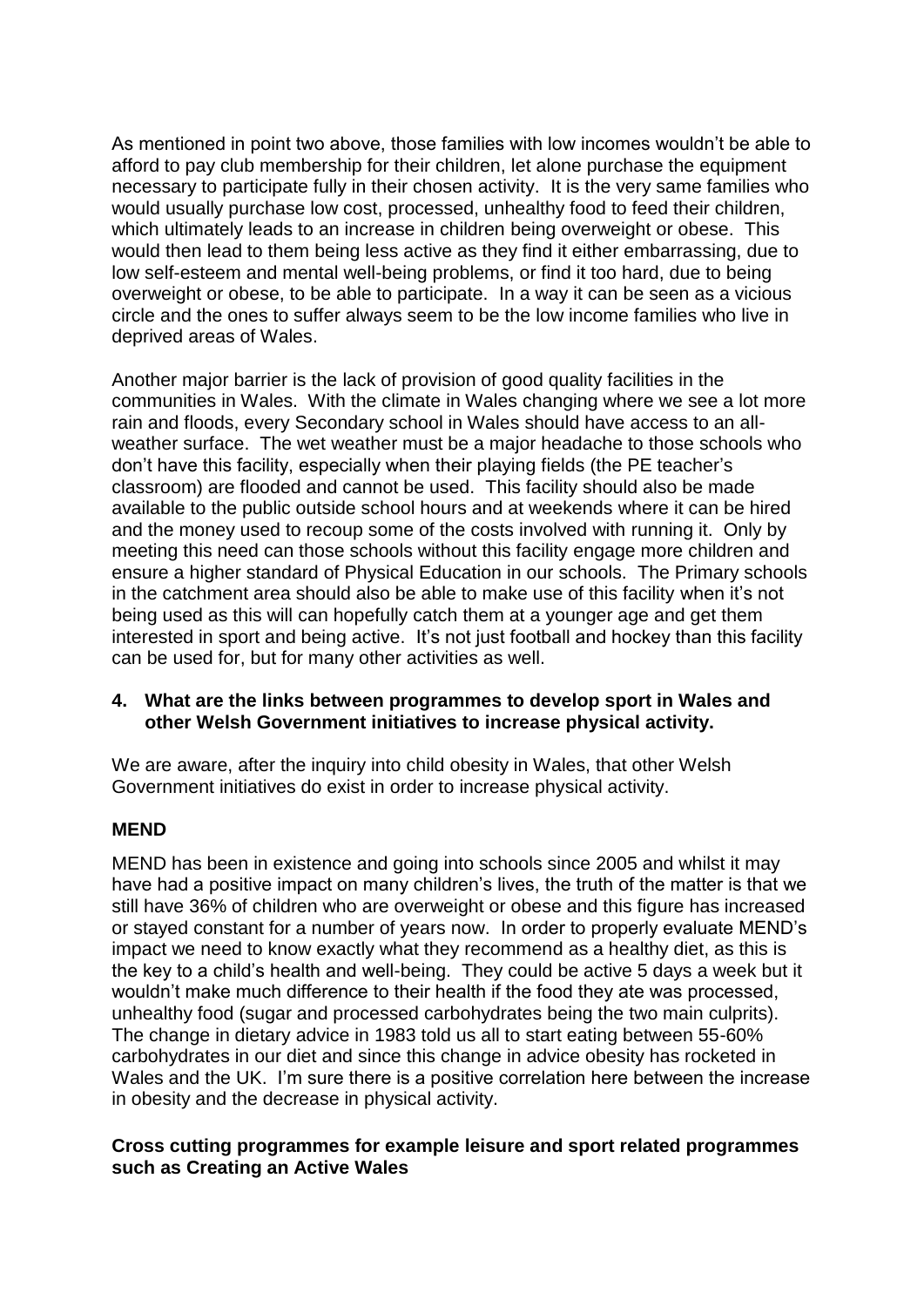Getting children active is an excellent idea for them to have a healthier lifestyle but exercise alone will not reduce obesity levels unless the children's diet is changed. With a change in diet and an increase in physical activity our obese and overweight children have a chance of losing weight and getting back some essential self-esteem and our healthier children can have an active and healthy childhood. Being healthy is a way of life and needs to be encouraged if obesity rates in our children are going to fall. Therefore a campaign encouraging both could be very beneficial. Eating the right, healthy food (real food and not processed sugar and carbohydrates) can give children more energy to burn whilst taking part in sport and other activities. Children need to be educated in order to see how and why this is the case. With this in mind, the 'eatwell' plate needs to be withdrawn from all schools and public places and replaced with advice on which real, healthy foods to eat and in what proportions. Only when this is done will the children of Wales start losing weight and get more active and hence work towards the Welsh Governments initiatives.

# **Tackling Child Poverty**

It will be interesting to see how Sport Wales goes about tackling child poverty through community sport. I'm sure there are very many youngsters who live in poverty with the talent needed to become professional athletes in their chosen sport but need a chance to discover their talent and some guidance to learn how to nurture that talent and use it for their benefit.

#### **5. The impact of the Olympic and Paralympic legacy, The Ryder Cup and other high profile Welsh sporting events and achievements on participation levels in Wales.**

Having two professional football teams in the English Premier League in season 2013/14 will have a huge effect on participation levels in those areas, especially children wanting to participate. But, rather than waste millions of pounds in making a bid for the 2026 Commonwealth Games, Cardiff Council should look to reverse the increase in the cost of hiring park football pitches, which has been increased from £38 per match to £55 per match, as it will have a huge negative effect on established clubs who regularly use those facilities. The same can be said for rugby and cricket clubs who use the park pitches as the fee for playing rugby has increased from £20.50 to £60 and the fee for playing cricket has increased from £26.80 to £55. Many of these clubs have stated that they will not be in a position to continue as they wouldn't be able to cover the costs, as it's not just about paying for the playing and changing areas as they have to pay the referees costs, buy playing kit, nets, and other items which are not cheap to buy, and in this current economic climate, this could mean clubs folding and this would be a tragedy. The future and longevity of these clubs are the youngsters of today. If they have no clubs to join then their participation in that sport will be lost. The main reason for the unhappiness over this increase in fees is the fact that the facilities as they stand are very, very poor and clubs are reluctant to pay nearly double the fee with no improvement in the facilities. Any money, or at the very least part of the money, which could be earmarked for a bid to host the Commonwealth Games should be invested into improving the facilities currently on offer and if this was done then I'm sure the increase in fees would be viewed differently. The Cardiff Council increase could be the first step in